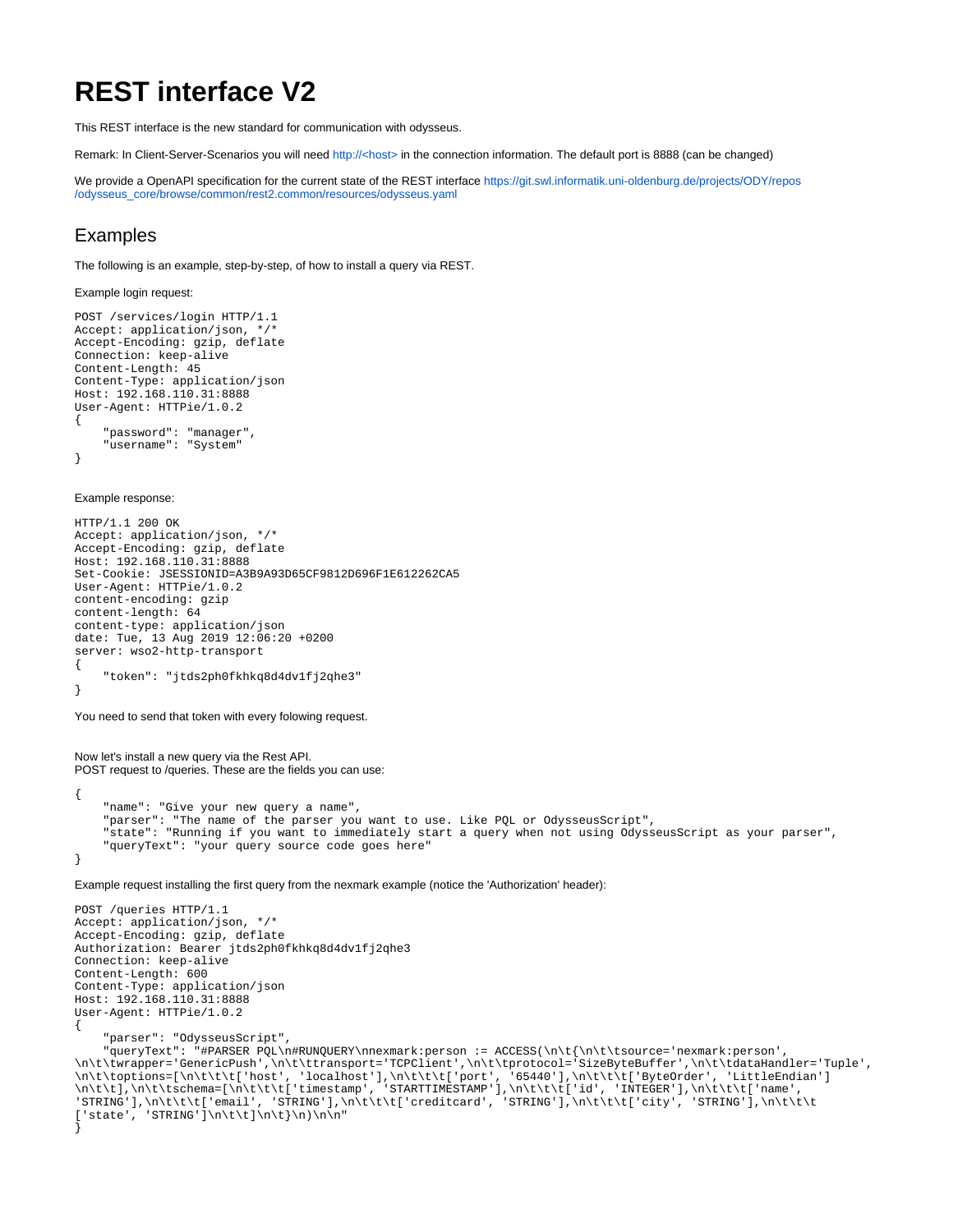#### Example response:

HTTP/1.1 200 OK Accept: application/json, \*/\* Accept-Encoding: gzip, deflate Authorization: Bearer jtds2ph0fkhkq8d4dv1fj2qhe3 Host: 192.168.110.31:8888 Set-Cookie: JSESSIONID=BF6F8590C617FD6CE25DD30CA2670CB2 User-Agent: HTTPie/1.0.2 content-encoding: gzip content-length: 28 content-type: application/json date: Tue, 13 Aug 2019 12:53:31 +0200 server: wso2-http-transport  $[$ 

### Now check if the nexmark source has been added, by GET requesting /datastreams:

GET /datastreams HTTP/1.1 Accept: \*/\* Accept-Encoding: gzip, deflate Authorization: Bearer jtds2ph0fkhkq8d4dv1fj2qhe3 Connection: keep-alive Host: 192.168.110.31:8888 User-Agent: HTTPie/1.0.2

#### Example response:

```
HTTP/1.1 200 OK
Accept: */*
Accept-Encoding: gzip, deflate
Authorization: Bearer jtds2ph0fkhkq8d4dv1fj2qhe3
Host: 192.168.110.31:8888
Set-Cookie: JSESSIONID=DF701C0AEAC5470508C823579A6C7BD8
User-Agent: HTTPie/1.0.2
content-encoding: gzip
content-length: 321
content-type: application/json
date: Tue, 13 Aug 2019 13:03:04 +0200
server: wso2-http-transport
[
     {
        "name": "nexmark:person",
        "owner": "System",
        "schema": {
            "attributes": [
\{ "attributename": "timestamp",
 "datatype": {
 "type": "BASE",
                       "uri": "StartTimestamp"
, where \{ \} , we have the set of \{ \} ,
                    "sourcename": "nexmark:person"
               },
\{ "attributename": "id",
                   "datatype": {
                       "type": "BASE",
                  "uri": "Integer"<br>},
, where \{ \} , we have the set of \{ \} ,
                    "sourcename": "nexmark:person"
                },
\{ "attributename": "name",
 "datatype": {
 "type": "BASE",
                       "uri": "String"
, where \{ \} , we have the set of \{ \} ,
                    "sourcename": "nexmark:person"
                },
\{ "attributename": "email",
 "datatype": {
 "type": "BASE",
                       "uri": "String"
, where \{ \} , we have the set of \{ \} ,
                    "sourcename": "nexmark:person"
               },
\{ "attributename": "creditcard",
 "datatype": {
 "type": "BASE",
                       "uri": "String"
```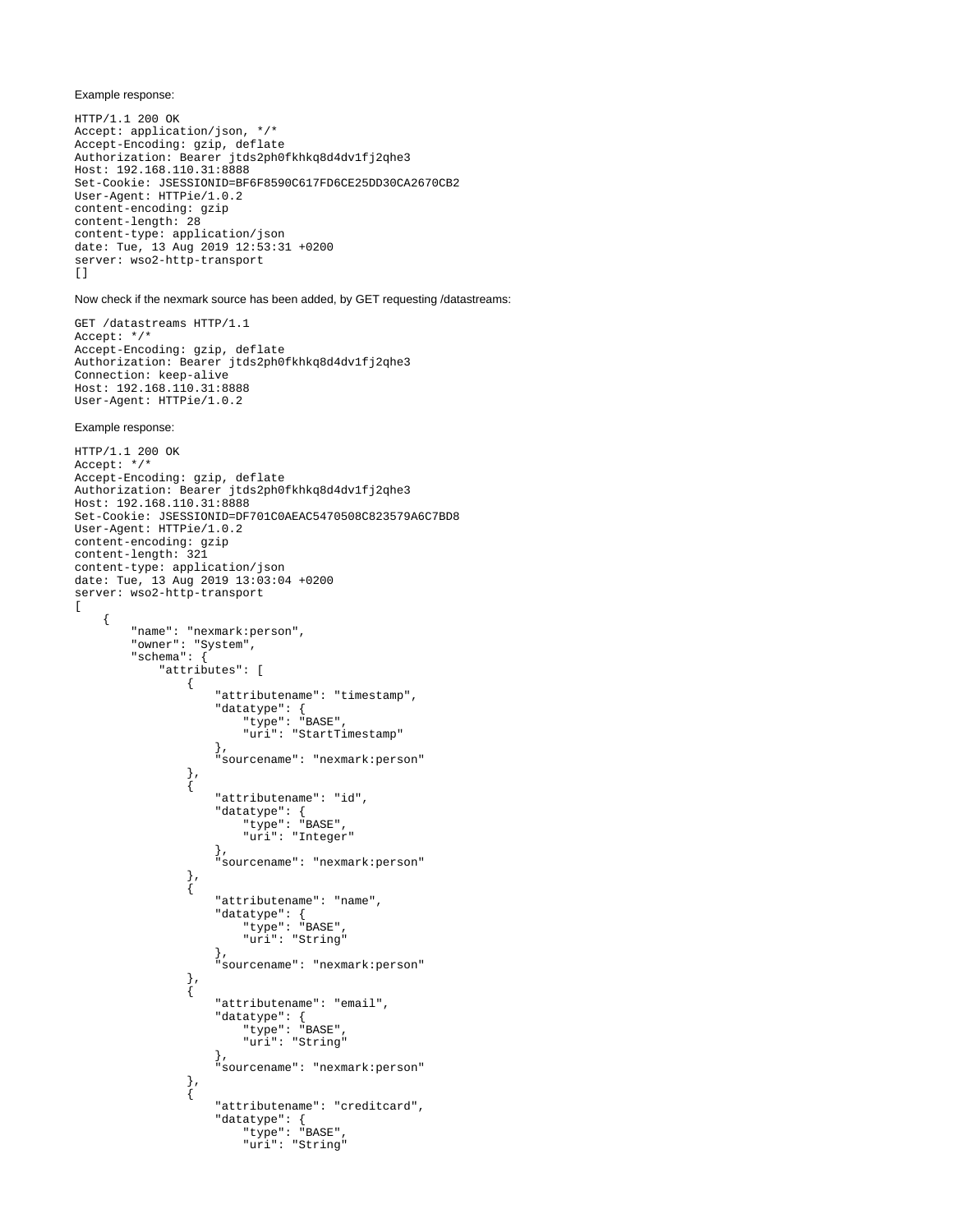```
, where \{ \} , we have the set of \{ \} ,
                "sourcename": "nexmark:person"
            },
\{ "attributename": "city",
 "datatype": {
 "type": "BASE",
                  "uri": "String"
, where \{ \} , we have the set of \{ \} ,
                "sourcename": "nexmark:person"
            },
\{ "attributename": "state",
 "datatype": {
 "type": "BASE",
                  "uri": "String"
, where \{ \} , we have the set of \{ \} ,
            "sourcename": "nexmark:person"
 }
         ],
          "metaschema": [
\{ "attributes": [
\{ "attributename": "start",
                     "datatype": {
 "type": "BASE",
 "uri": "Timestamp"
\}, \{ "sourcename": "TimeInterval"
, where \{ \} , we have the set of \{ \} ,
\{ "attributename": "end",
 "datatype": {
 "type": "BASE",
 "uri": "Timestamp"
\}, \{ "sourcename": "TimeInterval"
 }
 ],
                "metaattributeClass": "de.uniol.inf.is.odysseus.core.metadata.ITimeInterval",
               "typeClass": "de.uniol.inf.is.odysseus.core.collection.Tuple",
            "uri": "TimeInterval"
 }
         ],
         "typeClass": "de.uniol.inf.is.odysseus.core.collection.Tuple",
         "uri": "nexmark:person"
 },
 "type": "source"
 },
      "name": "nexmark:person",
      "owner": "System",
      "schema": {
         "attributes": [
\{ "attributename": "timestamp",
 "datatype": {
 "type": "BASE",
 "uri": "StartTimestamp"
, where \{ \} , we have the set of \{ \} ,
                "sourcename": "nexmark:person"
            },
\{ "attributename": "id",
 "datatype": {
 "type": "BASE",
 "uri": "Integer"
, where \{ \} , we have the set of \{ \} ,
                "sourcename": "nexmark:person"
            },
\{ "attributename": "name",
 "datatype": {
 "type": "BASE",
                  "uri": "String"
, where \{ \} , we have the set of \{ \} ,
                "sourcename": "nexmark:person"
            },
\{ "attributename": "email",
 "datatype": {
 "type": "BASE",
 "uri": "String"
```
 $\{$